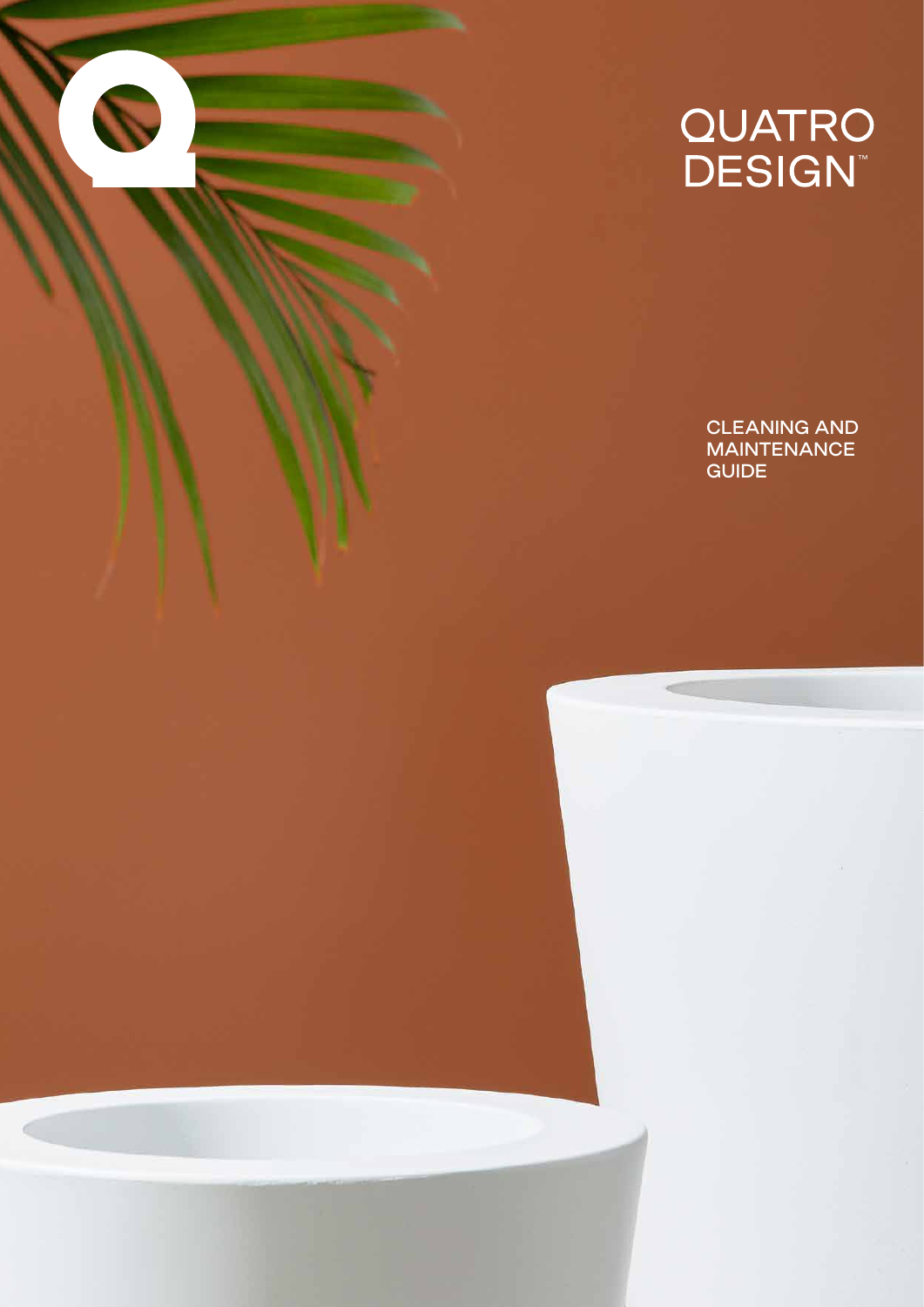## CLEANING & MAINTENANCE GUIDE

#### CLEANING

Quatro Design's Glassfibre Reinforced Concrete (GRC) products can be cleaned with a damp cloth / fine scouring pad and mild soap-based cleaning products such as diluted sugar soap. Abrasive cleaning products and strong chemicals should not be used. Rinse all surfaces with clean water and a damp cloth after cleaning to remove any soap residue. We recommend using ammonia-free products.

#### SEALANTS

Non-painted products have SureSeal EZY AS 1-2-3 penetrating sealer applied to protect the surface against oil and water-based stains, additionally, seating modules also have SureSeal Graffiti Shield applied.

For maintenance information and queries on the sealant please visit suresealants.com.au.

#### TIMBER

We use native Australian hardwood, known as Spotted Gum, for all timber seating units (unless specified differently). Where timber elements are incorporated into standard products the timber is oiled with Cabot's Natural Decking Oil (unless timber and sealant otherwise specified). We recommend reapplying with the same or similar oil every 6 months. If tint from the oil should leach onto the surface of the product, it can be cleaned as indicated above.

#### WATERPROOFING

Our bowls, pots and planters come standard with Sealit Multipurpose Acrylic Clear waterproofing. Painted products and selected ranges like our Deco collection and Gem planters are waterproofed with SikaTite BE Bitumen Emulsion.

Where products are used as ponds and water features we use Crommelin Pond Sealer.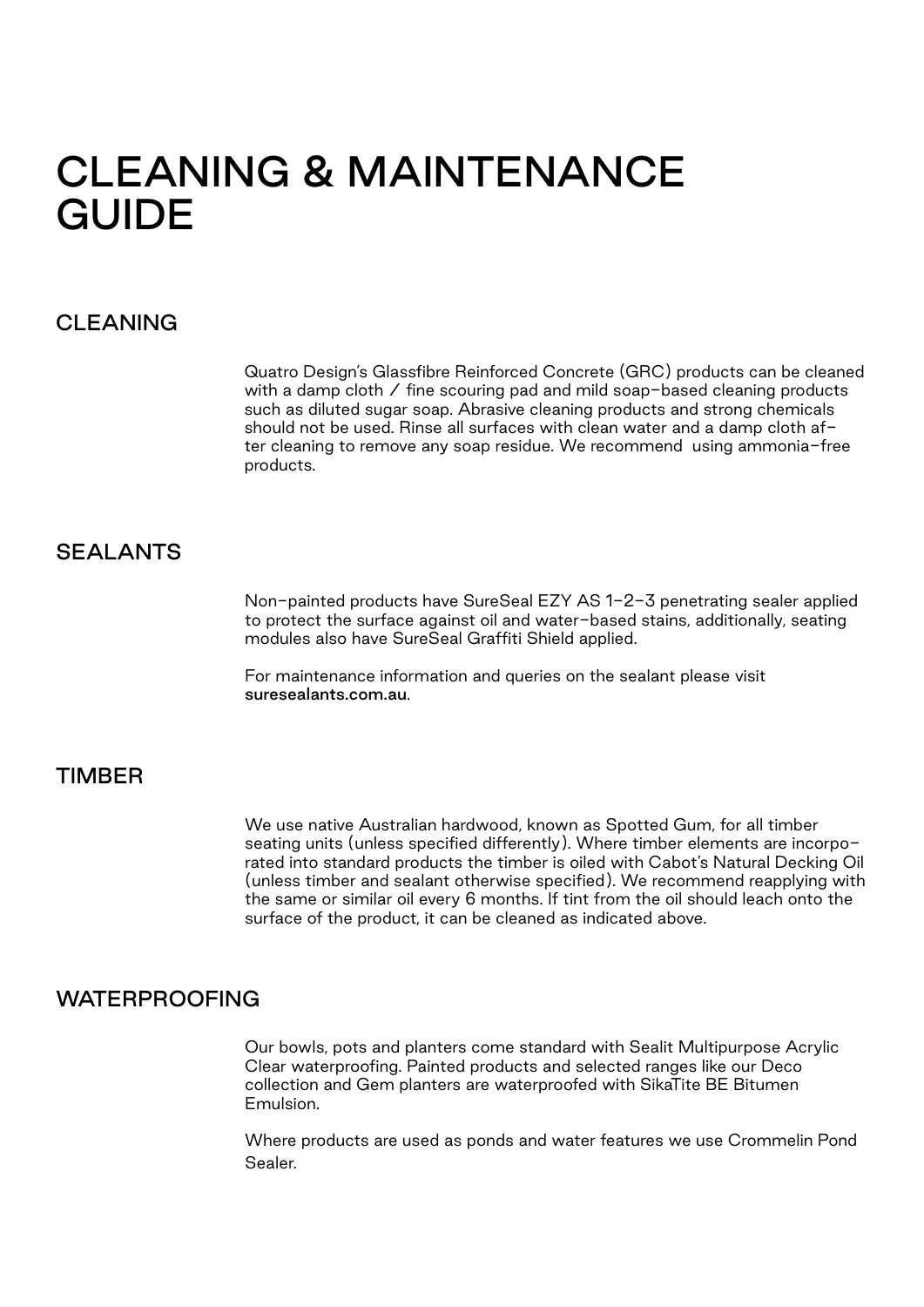#### MAINTENANCE OF PAINTED SURFACES

In order to achieve maximum life from painted coatings the following is recommended:

- Paint can take up to 4 weeks to fully cure, avoid cleaning painted surfaces until fully cured.
- Use ammonia-free cleaning products, gently wipe the product surface and allow to dry.
- Never scrub painted surfaces, this will polish the surface and cause shiny patches. Use a soft sponge or cloth and a gentle wiping motion, rinse the area to remove any traces or the cleaner.
- Exterior painted surfaces benefit from annual cleaning as per the cleaning guidelines above to remove surface contaminants and chalking. Chalking is the natural break-down of the paint film, when removed the paint appears brighter and cleaner.
- For exterior coatings that are close to high vehicular traffic areas, more cleaning may be required. Regular removal of road fall-out will help prevent degradation of the coating which may be caused by air-born chemicals.
- Where products have been painted with special effect, such as rust or bronze, please contact us direct so that we can advise based on the paint supplier's maintenance requirements.

#### AFTER-SALE PAINT APPI ICATION

We do not recommend painting seats and seat planters, as paint applied to seats tend to fade, scratch and develop marks easier than unpainted GRC surfaces. The anti-graffiti coating will also have to be removed.

To apply paint to bowls, troughs and pots we recommend the following:

- Sand the product surface to remove dirt and sealants.
- Clean the product surface as indicated above before applying an under-coat according to the paint instructions
- We recommend using acrylic water-based exterior paint for concrete or masonry products.

#### CONTACT US

Contact us for any cleaning and maintenance queries

- 02 6672 1190
- sales@quatrodesign.com.au